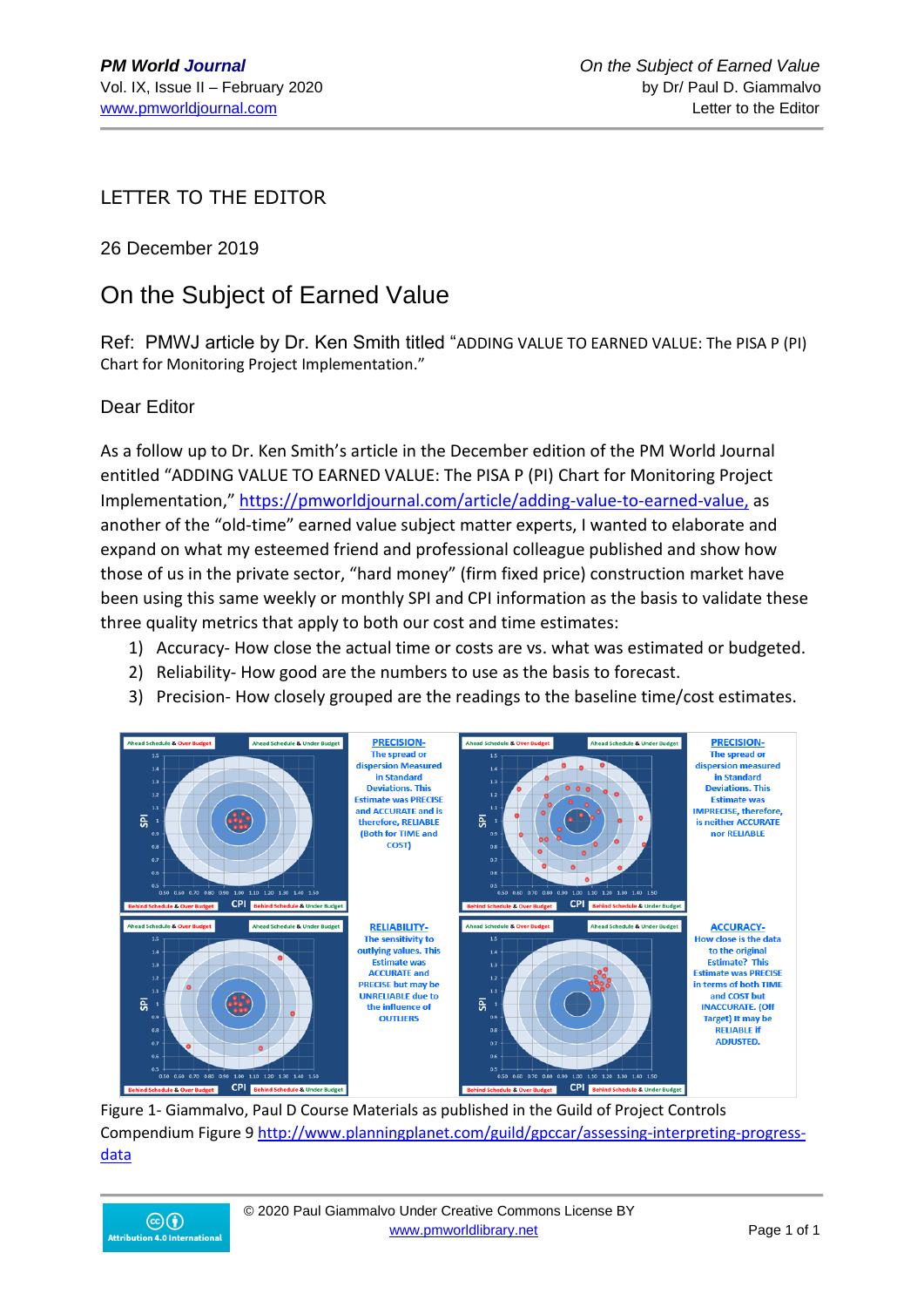As it seems there are fewer of us around who have actually used earned value on projects where our own money was on the line if the projects "succeed" or "fail," it is important to try to convince PMI, AACE and other professional societies to follow the lead of the Guild of Project Controls and not only show how the US DoD and other government agencies use earned value but also how the private sector has been using earned value since it evolved from the factory floors of the 17th and 18th Century industrial revolution as an "incentive" or "pay for performance" scheme, as documented in Halbert Powers Gillette, Richard Turner Dana's 1909 book "Cost Keeping and Management Engineering: A Treatise for Engineers, Contractors and Superintendents Engaged in the Management of Engineering Construction" [https://books.google.co.id/books?redir\\_esc=y&id=zO-ADudj-R8C&focus](about:blank) With PMI rewriting their PMBOK Guide 7<sup>th</sup> Edition, now is a good time for both PMI and AACE (and any other professional society advocating the use of earned value) to conduct the research necessary to accurately portray the evolution of Earned Value not only how the US

and other governments use it, but more importantly, how the private sector uses it.



Figure 2- Giammalvo, Paul D Course Materials as published in the Guild of Project Controls Compendiu[m http://www.planningplanet.com/guild/gpccar/introduction-to-managing-project-progress](about:blank)  [Figure 7](about:blank)

Keeping in mind that the private sector uses Earned Value not only on cost-plus but also firmfixed-price contracts and on contracts of almost every size, and knowing and understanding that contractors "live or die" by our cash flows and given that most contractors are working on single-digit EBIT margins, owners need to understand that the very essence of earned value is to link PERFORMANCE to PROMPT PAYMENT. This connection has largely been lost along the